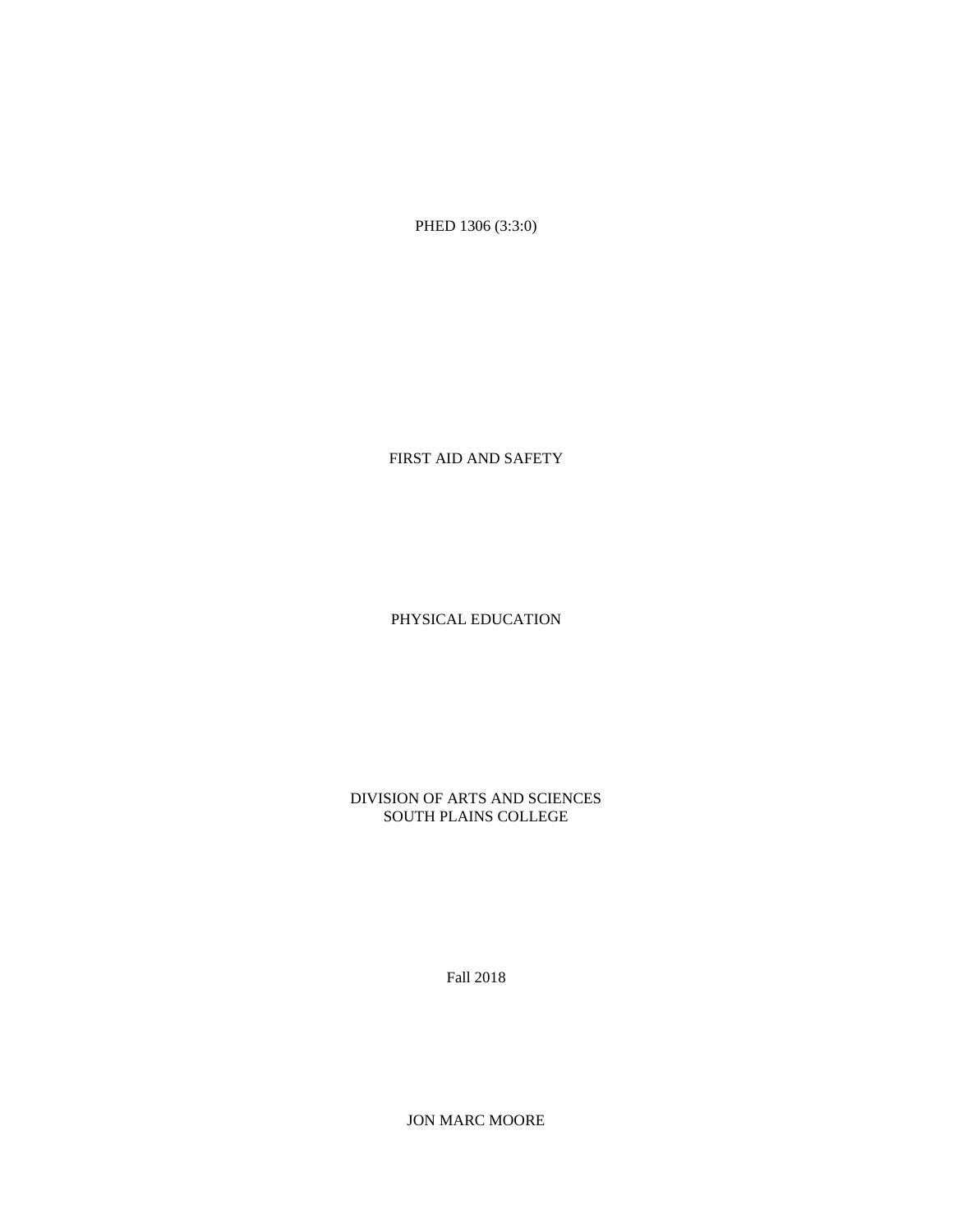# **COURSE SYLLABUS**

**PHED 1306**

#### **FIRST AID AND SAFETY**

**Jon Marc Moore Physical Education Complex Office # 104 Phone Ext. 2229 (716-2229) E-mail: [jmoore@southplainscollege.edu](mailto:jmoore@southplainscollege.edu) Office hours posted on my office door**

**PURPOSE:** To have each student to complete the objectives on the current standards of first aid and safety training, through literature, instructor demonstration, lecture and class participation and to promote the importance of first aid and safety training.

### **EQUIPMENT AND/OR BOOKS NEEDED***: FIRST AID, RESPONDING TO EMERGENCIES*, *AMERICAN RED CROSS,* is the text for the course.

#### **GENERAL RULES:**

-no food or drink in the classroom. The state of the state of seeping during class. -no foul language.  $\blacksquare$ -keep phones away and turned on silent. The same constant of the phones are and turned on silent. -no walkmans or headphones.

**Violation of these rules will result in a warning for the first offense and expulsion from the class on the second offense. If expelled from the class the student will have to meet with the teacher before being allowed back in the classroom.**

#### **GRADING POLICY: (I use Blackboard to post grades)**

| First aid kit to be assembled by the student. Instructor will provide the list of essential items and establish guidelines                           |      |
|------------------------------------------------------------------------------------------------------------------------------------------------------|------|
|                                                                                                                                                      | -15% |
|                                                                                                                                                      |      |
| Major exam 1 (Instructor will give at least one week notice prior to administering the exam and what information will be on that test)-----------15% |      |
| Major exam 2 (Instructor will give at least one week notice prior to administering the exam and what information will be on that test)----------15%  |      |
| Major exam 3 (Instructor will give at least one week notice prior to administering the exam and what information will be on that test)-----------15% |      |
| Final exam will be given during finals week at the prescribed time and the instructor will inform the student as to what                             |      |
|                                                                                                                                                      | -15% |
|                                                                                                                                                      | 100% |

\*Grade progress report will be at mid-term and/or at the student's request. \*Ten points will be deducted from your grade on all make-up tests for each class day late. \*Cheating will not be tolerated and students caught cheating will be dropped with an 'F'.

#### **GRADING SCALE:**

A=100-90 B=89.9-80 C=79.9-70 D=69.9-60 F=59.9-00

**ATTENDANCE POLICY:** Those of you that have *no absences* at the end of the semester will receive a 20 point bonus on your final! SPC school sponsored activities, funerals and jury duty are excused but *you must have documentation.* . **You, the student, are responsible for material missed during your absence.** 

**DROPS:** The student will be dropped on his or her 6th absence. Three tardies equal one absent. Disciplinary drops will be taken care of by the instructor. If the student comes in late to class it is the student's responsibility to inform the teacher that they are in attendance for said class. Please do so after class.

Jan 2017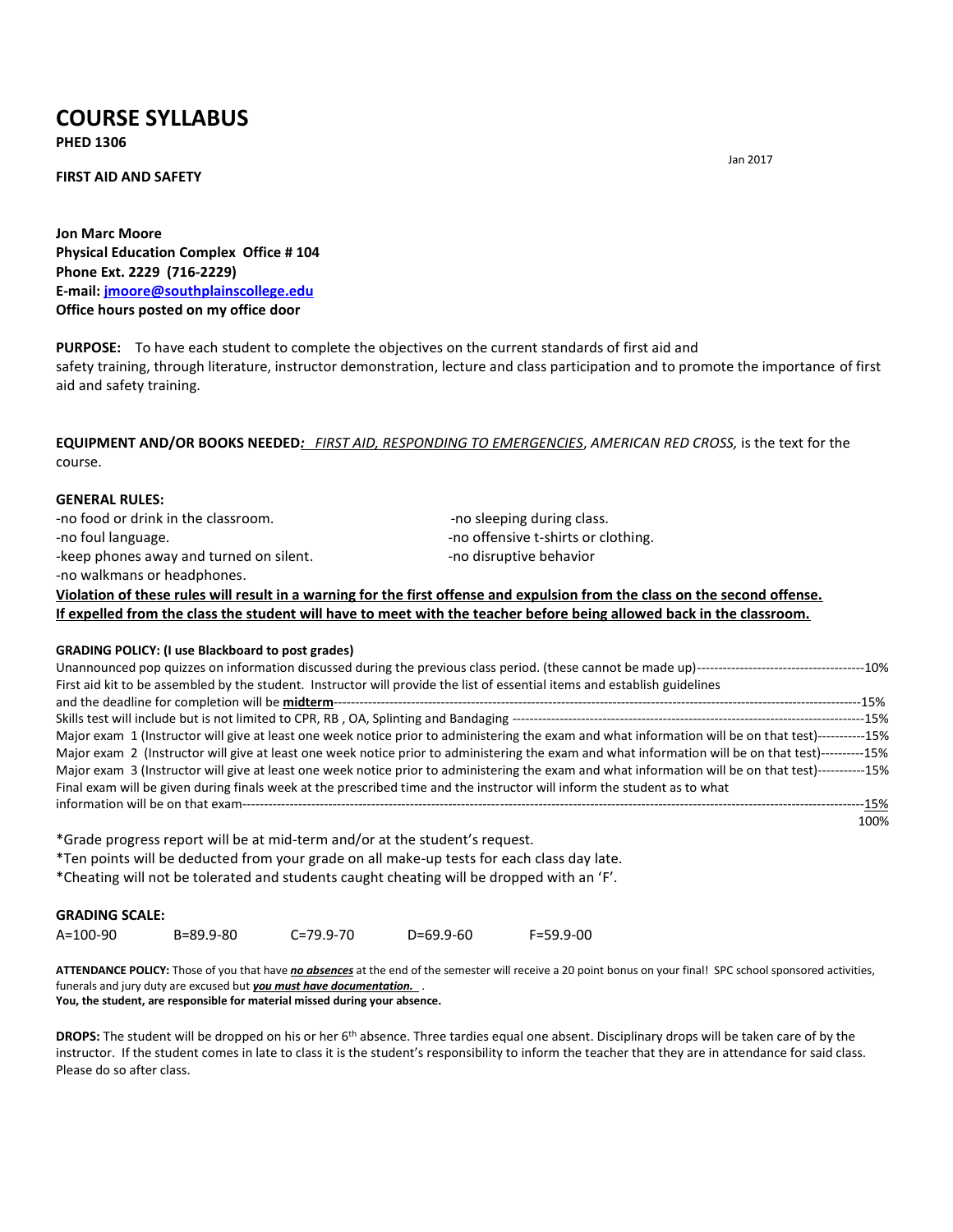**CERTIFICATIONS:** Students who wish to receive American Red Cross certifications must complete the course with an **80 average** or higher. There will be a \$20.00/\$27.00 processing fee administered by the Red Cross to receive cards.

Option 1-One person CPR Adult, Child, Infant, AED, First Aid skills. \$20.00 Option 2-CPR/PR, AED/First Aid-professional rescuer. \$27.00

| STUDENT LEARNING OUTCOMES/ COMPETENCIES:<br>The student will be able to analyze and<br>evaluate emergency situations and it's victims.                                                                   | <b>EVALUTION:</b><br>Semester exam |
|----------------------------------------------------------------------------------------------------------------------------------------------------------------------------------------------------------|------------------------------------|
| The student, with the proper CPR equipment, will be<br>able to demonstrate artificial ventilation and<br>cardio-pulmonary resuscitation on an adult, child, and baby.                                    | Skills test                        |
| The student, with proper CPR equipment, will be<br>able to demonstrate the techniques used to dislodge<br>an object from the blocked air passage of a conscious<br>or unconscious adult, child, or baby. | Skills test                        |
| The student will apply specific care-giving skills to a<br>variety of life threatening and non-life threatening<br>situations.                                                                           | Semester exam/skills test          |
| The student will execute proper techniques on<br>emergency moves for the victim(s)                                                                                                                       | Semester exam/skills test          |
| The student will recognize and understand the<br>issues associated with sudden illnesses.                                                                                                                | Semester exam                      |
| The student will demonstrate knowledge of a<br>safer and healthier lifestyle.                                                                                                                            | Semester exam                      |
| The student will recognize the importance of possessing<br>a personal first aid kit and demonstrate knowledge of it's use.                                                                               | Semester assignment                |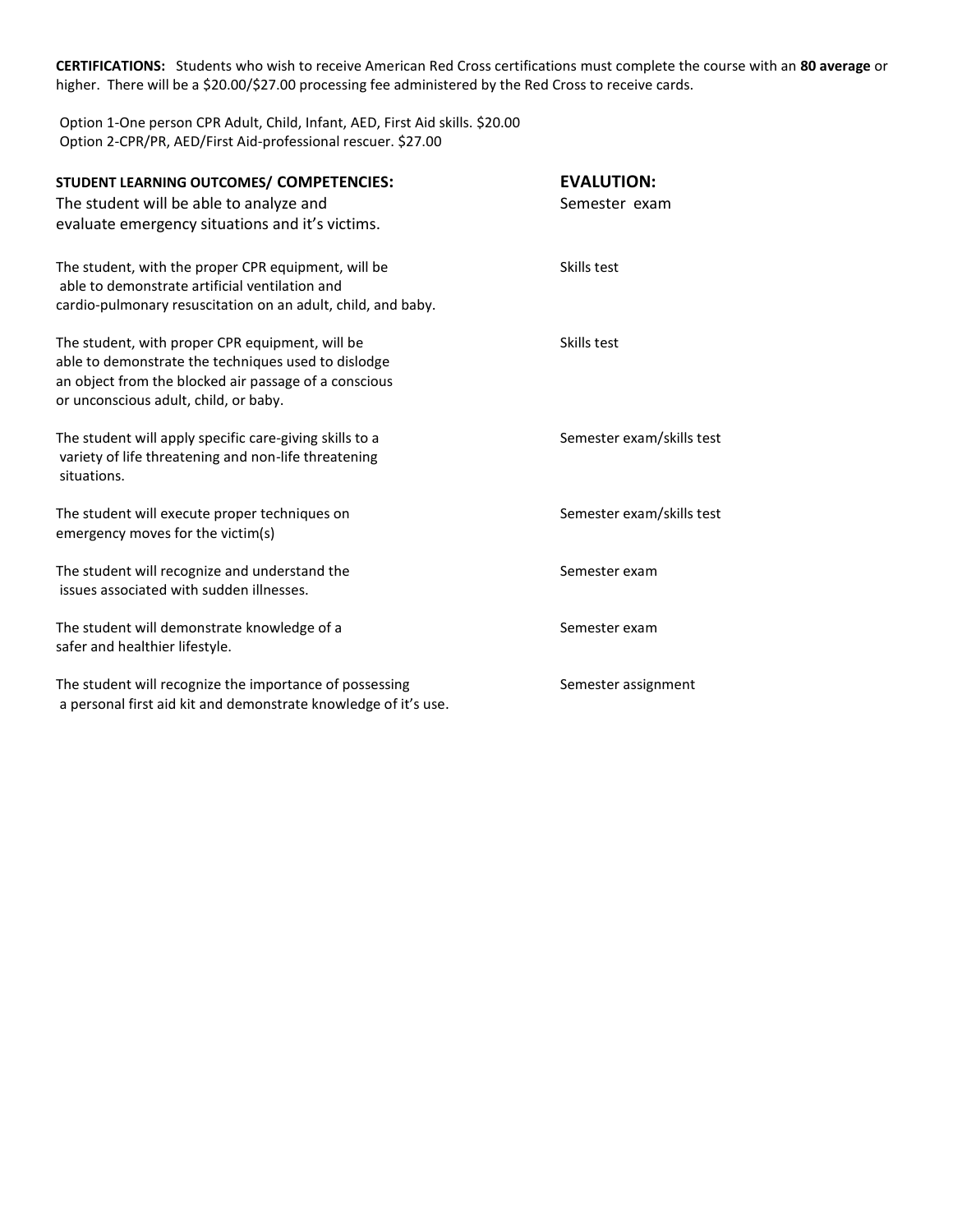## **FIRST AID AND SAFETY PHED 1306** (WEEKLY OUTLINE) SUBJECT TO ADJUSTMENT

| WEEK 1         | INTRODUCTION & THE CITIZEN RESPONDER                                  |
|----------------|-----------------------------------------------------------------------|
|                | <b>TAKING ACTION</b>                                                  |
| WEEK 2         | TAKING ACTION & ARC VIDEO                                             |
|                | BODY SYSTEMS, EMERGENCY MOVES (PRACTICUM ON EMERGENCY MOVES)          |
| WEEK 3         | BODY SYSTEMS & ARC VIDEO CHECKING THE VICTIM                          |
|                | <b>BREATHING EMERGENCIES</b>                                          |
| WEEK 4         | BREATHING EMERGENCIES & ARC VIDEO                                     |
|                | <b>CARDIAC EMERGENCIES</b>                                            |
| WEEK 5         | CARDIAC EMERGENCIES & ARC VIDEO                                       |
|                | BEGIN PRACTICE ON OA, RB, CPR (Major Exam 1)                          |
| WEEK 6         | CONTINUE TO PRACTICE ON OA, CPR                                       |
| WEEK 7         | FINISH PRACTICE & (BEGIN TESTING ON OA, CPR)                          |
| WEEK 8         | BLEEDING, SHOCK & ARC VIDEO                                           |
|                | <b>SOFT TISSUE INJURIES</b>                                           |
| WEEK 9         | MUSCULOSKELETAL INJURIES (FIRST AID KIT DUE-PRACTICUM ON GLOVE SKILL) |
|                | INJURIES TO THE HEAD, NECK & SPINE(Major Exam 2)                      |
| <b>WEEK 10</b> | <b>INJURIES TO THE EXTREMITES</b>                                     |
|                | (PRACTICAL ON SPLINTING, BANDAGING & SLINGS)                          |
| WEEK 11        | <b>SUDDEN ILLNESSES</b>                                               |
| WEEK 12        | POISONINGS, BITES AND STINGS (Major Exam 3)                           |
| WEEK 13        | <b>HEAT AND COLD EMERGENCIES</b>                                      |
| WEEK 14        | REACHING & MOVING VICTIMS IN THE WATER                                |
|                | <b>DELAYED HELP SITUATIONS</b>                                        |
| <b>WEEK 15</b> | YOUR GUIDE TO A HEALTHY LIFE                                          |
|                | <b>REVIEW FOR FINAL</b>                                               |
| WEEK 16        | (FINAL EXAM)                                                          |
|                |                                                                       |

EMT PRESENTATION TBA